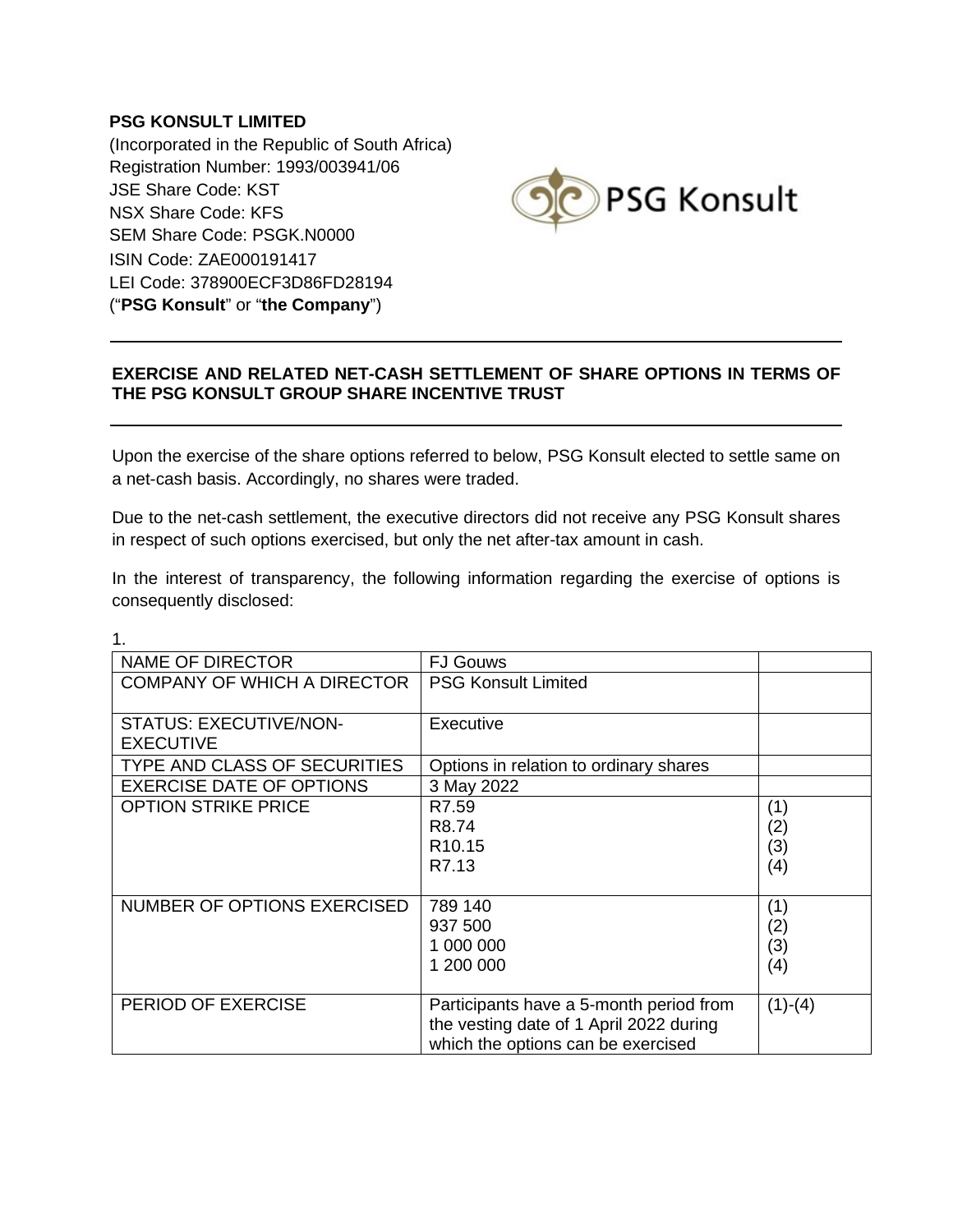| NATURE OF TRANSACTION                                                 | Exercise of share options by the director<br>at the closing price on the exercise date of<br>R13.65 per share and related net-cash<br>settlement (Off-market transaction) |  |
|-----------------------------------------------------------------------|---------------------------------------------------------------------------------------------------------------------------------------------------------------------------|--|
| OF.<br><b>NATURE</b><br>AND.<br>EXTENT<br>INTEREST IN THE TRANSACTION | Direct, Beneficial                                                                                                                                                        |  |

| 2.                                                         |                                                                                                                                                                           |                          |
|------------------------------------------------------------|---------------------------------------------------------------------------------------------------------------------------------------------------------------------------|--------------------------|
| <b>NAME OF DIRECTOR</b>                                    | <b>MIF Smith</b>                                                                                                                                                          |                          |
| <b>COMPANY OF WHICH A DIRECTOR</b>                         | <b>PSG Konsult Limited</b>                                                                                                                                                |                          |
| <b>STATUS: EXECUTIVE/NON-</b><br><b>EXECUTIVE</b>          | Executive                                                                                                                                                                 |                          |
| TYPE AND CLASS OF SECURITIES                               | Options in relation to ordinary shares                                                                                                                                    |                          |
| <b>EXERCISE DATE OF OPTIONS</b>                            | 3 May 2022                                                                                                                                                                |                          |
| <b>OPTION STRIKE PRICE</b>                                 | R7.59<br>R <sub>8.74</sub><br>R <sub>10.15</sub><br>R7.13                                                                                                                 | (1)<br>(2)<br>(3)<br>(4) |
| NUMBER OF OPTIONS EXERCISED                                | 257 527<br>300 000<br>250 000<br>300 000                                                                                                                                  | (1)<br>(2)<br>(3)<br>(4) |
| PERIOD OF EXERCISE                                         | Participants have a 5-month period from<br>the vesting date of 1 April 2022 during<br>which the options can be exercised                                                  | $(1)-(4)$                |
| NATURE OF TRANSACTION                                      | Exercise of share options by the director<br>at the closing price on the exercise date of<br>R13.65 per share and related net-cash<br>settlement (Off-market transaction) |                          |
| NATURE AND EXTENT OF<br><b>INTEREST IN THE TRANSACTION</b> | Direct, Beneficial                                                                                                                                                        |                          |

| NAME OF DIRECTOR                   | DPB Hugo                                   |  |
|------------------------------------|--------------------------------------------|--|
| <b>COMPANY OF WHICH A DIRECTOR</b> | <b>PSG Wealth Financial Planning</b>       |  |
|                                    | Proprietary Limited (a major subsidiary of |  |
|                                    | <b>PSG Konsult)</b>                        |  |
| STATUS: EXECUTIVE/NON-             | Executive                                  |  |
| <b>EXECUTIVE</b>                   |                                            |  |
| TYPE AND CLASS OF SECURITIES       | Options in relation to ordinary shares     |  |
| <b>EXERCISE DATE OF OPTIONS</b>    | 3 May 2022                                 |  |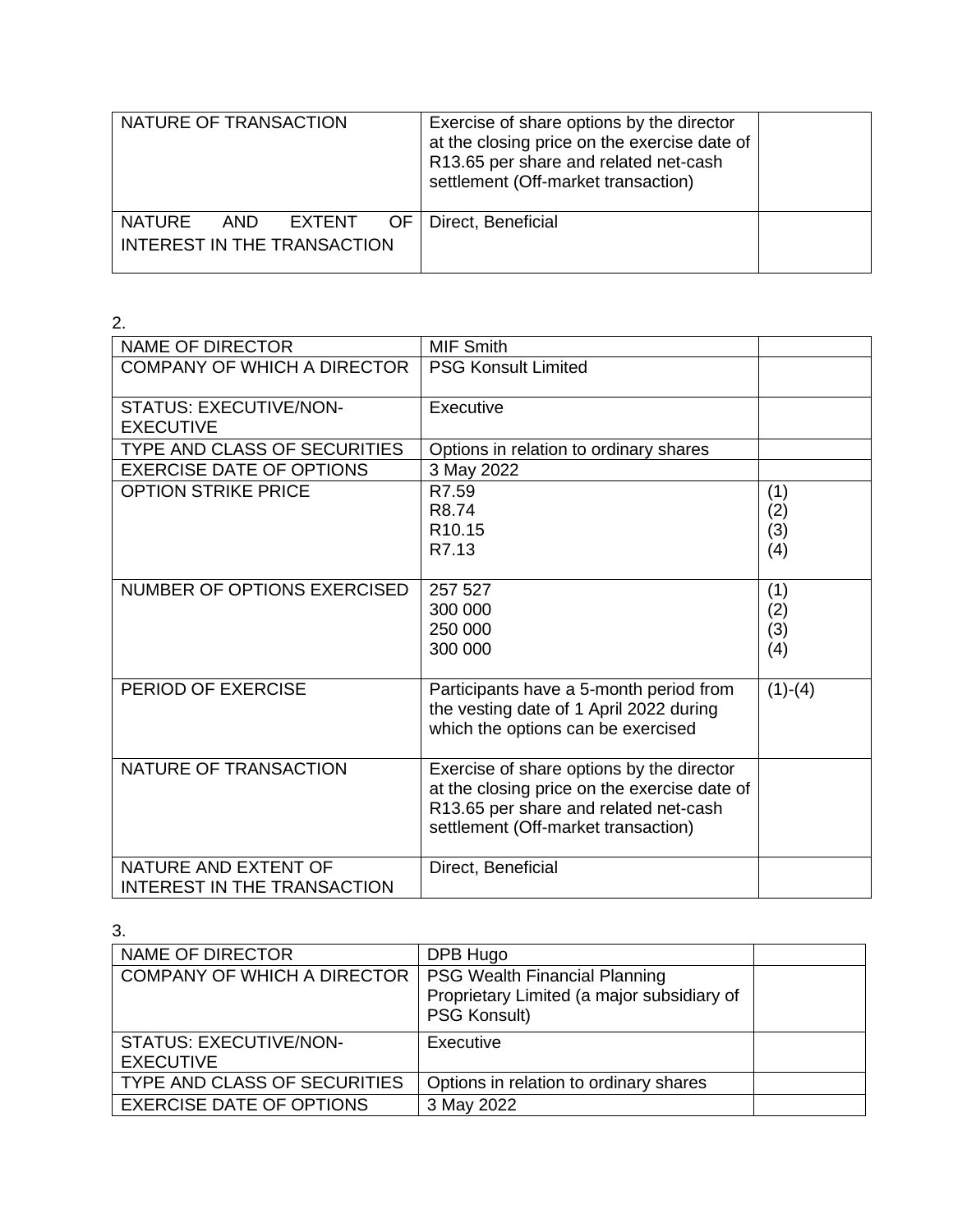| <b>OPTION STRIKE PRICE</b>                                 | R7.59<br>R <sub>8.74</sub><br>R <sub>10.15</sub><br>R7.13                                                                                                                 | (1)<br>(2)<br>(3)<br>(4) |
|------------------------------------------------------------|---------------------------------------------------------------------------------------------------------------------------------------------------------------------------|--------------------------|
| NUMBER OF OPTIONS EXERCISED                                | 250 000<br>337 500<br>312 500<br>375 000                                                                                                                                  | (1)<br>(2)<br>(3)<br>(4) |
| PERIOD OF EXERCISE                                         | Participants have a 5-month period from<br>the vesting date of 1 April 2022 during<br>which the options can be exercised                                                  | $(1)-(4)$                |
| NATURE OF TRANSACTION                                      | Exercise of share options by the director<br>at the closing price on the exercise date<br>of R13.65 per share and related net-cash<br>settlement (Off-market transaction) |                          |
| NATURE AND EXTENT OF<br><b>INTEREST IN THE TRANSACTION</b> | Direct, Beneficial                                                                                                                                                        |                          |

| <b>NAME OF DIRECTOR</b>                    | AM Ahern                                                                                                                                                                  |                          |
|--------------------------------------------|---------------------------------------------------------------------------------------------------------------------------------------------------------------------------|--------------------------|
| <b>COMPANY OF WHICH A DIRECTOR</b>         | PSG Asset Management Holdings<br>Proprietary Limited (a major subsidiary of                                                                                               |                          |
|                                            | PSG Konsult)                                                                                                                                                              |                          |
| STATUS: EXECUTIVE/NON-<br><b>EXECUTIVE</b> | Executive                                                                                                                                                                 |                          |
| <b>TYPE AND CLASS OF SECURITIES</b>        | Options in relation to ordinary shares                                                                                                                                    |                          |
| <b>EXERCISE DATE OF OPTIONS</b>            | 3 May 2022                                                                                                                                                                |                          |
| <b>OPTION STRIKE PRICE</b>                 | R7.59<br>R8.74<br>R <sub>10.15</sub><br>R7.13                                                                                                                             | (1)<br>(2)<br>(3)<br>(4) |
| NUMBER OF OPTIONS EXERCISED                | 269 355<br>300 000<br>250 000<br>187 500                                                                                                                                  | (1)<br>(2)<br>(3)<br>(4) |
| PERIOD OF EXERCISE                         | Participants have a 5-month period from<br>the vesting date of 1 April 2022 during<br>which the options can be exercised                                                  | $(1)-(4)$                |
| NATURE OF TRANSACTION                      | Exercise of share options by the director at<br>the closing price on the exercise date of<br>R13.65 per share and related net-cash<br>settlement (Off-market transaction) |                          |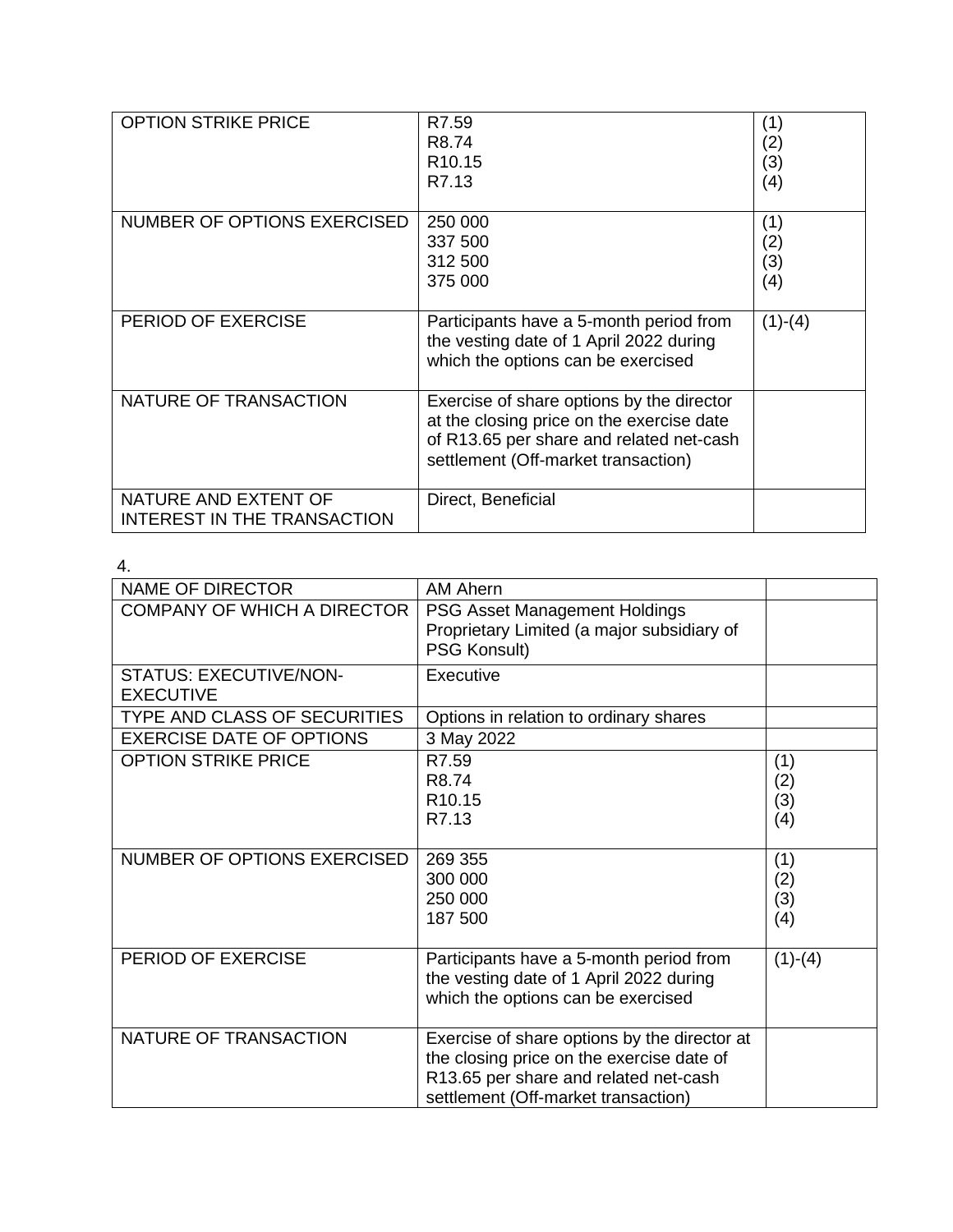| NATURE AND EXTENT OF        | Direct, Beneficial |  |
|-----------------------------|--------------------|--|
| INTEREST IN THE TRANSACTION |                    |  |

| 5.                                                  |                                                                                                                                                                           |                          |
|-----------------------------------------------------|---------------------------------------------------------------------------------------------------------------------------------------------------------------------------|--------------------------|
| <b>NAME OF DIRECTOR</b>                             | <b>NM Gudka</b>                                                                                                                                                           |                          |
| <b>COMPANY OF WHICH A DIRECTOR</b>                  | <b>PSG Wealth Financial Planning</b><br>Proprietary Limited (a major subsidiary of<br>PSG Konsult)                                                                        |                          |
| <b>STATUS: EXECUTIVE/NON-</b><br><b>EXECUTIVE</b>   | Executive                                                                                                                                                                 |                          |
| <b>TYPE AND CLASS OF SECURITIES</b>                 | Options in relation to ordinary shares                                                                                                                                    |                          |
| <b>EXERCISE DATE OF OPTIONS</b>                     | 3 May 2022                                                                                                                                                                |                          |
| <b>OPTION STRIKE PRICE</b>                          | R7.59<br>R8.74<br>R <sub>10.15</sub><br>R7.13                                                                                                                             | (1)<br>(2)<br>(3)<br>(4) |
| NUMBER OF OPTIONS EXERCISED                         | 298 925<br>300 000<br>250 000<br>300 000                                                                                                                                  | (1)<br>(2)<br>(3)<br>(4) |
| PERIOD OF EXERCISE                                  | Participants have a 5-month period from<br>the vesting date of 1 April 2022 during<br>which the options can be exercised                                                  | $(1)-(4)$                |
| NATURE OF TRANSACTION                               | Exercise of share options by the director<br>at the closing price on the exercise date<br>of R13.65 per share and related net-cash<br>settlement (Off-market transaction) |                          |
| NATURE AND EXTENT OF<br>INTEREST IN THE TRANSACTION | Direct, Beneficial                                                                                                                                                        |                          |

| <b>NAME OF DIRECTOR</b>            | <b>HP Visser</b>                        |     |
|------------------------------------|-----------------------------------------|-----|
| <b>COMPANY OF WHICH A DIRECTOR</b> | PSG Insure Holdings Proprietary Limited |     |
|                                    | (a major subsidiary of PSG Konsult)     |     |
| <b>STATUS: EXECUTIVE/NON-</b>      | Executive                               |     |
| <b>EXECUTIVE</b>                   |                                         |     |
| TYPE AND CLASS OF SECURITIES       | Options in relation to ordinary shares  |     |
| <b>EXERCISE DATE OF OPTIONS</b>    | 3 May 2022                              |     |
| <b>OPTION STRIKE PRICE</b>         | R7.59                                   | (1  |
|                                    | R <sub>8.74</sub>                       | (2) |
|                                    | R <sub>10.15</sub>                      | (3) |
|                                    | R7.13                                   | (4) |
|                                    |                                         |     |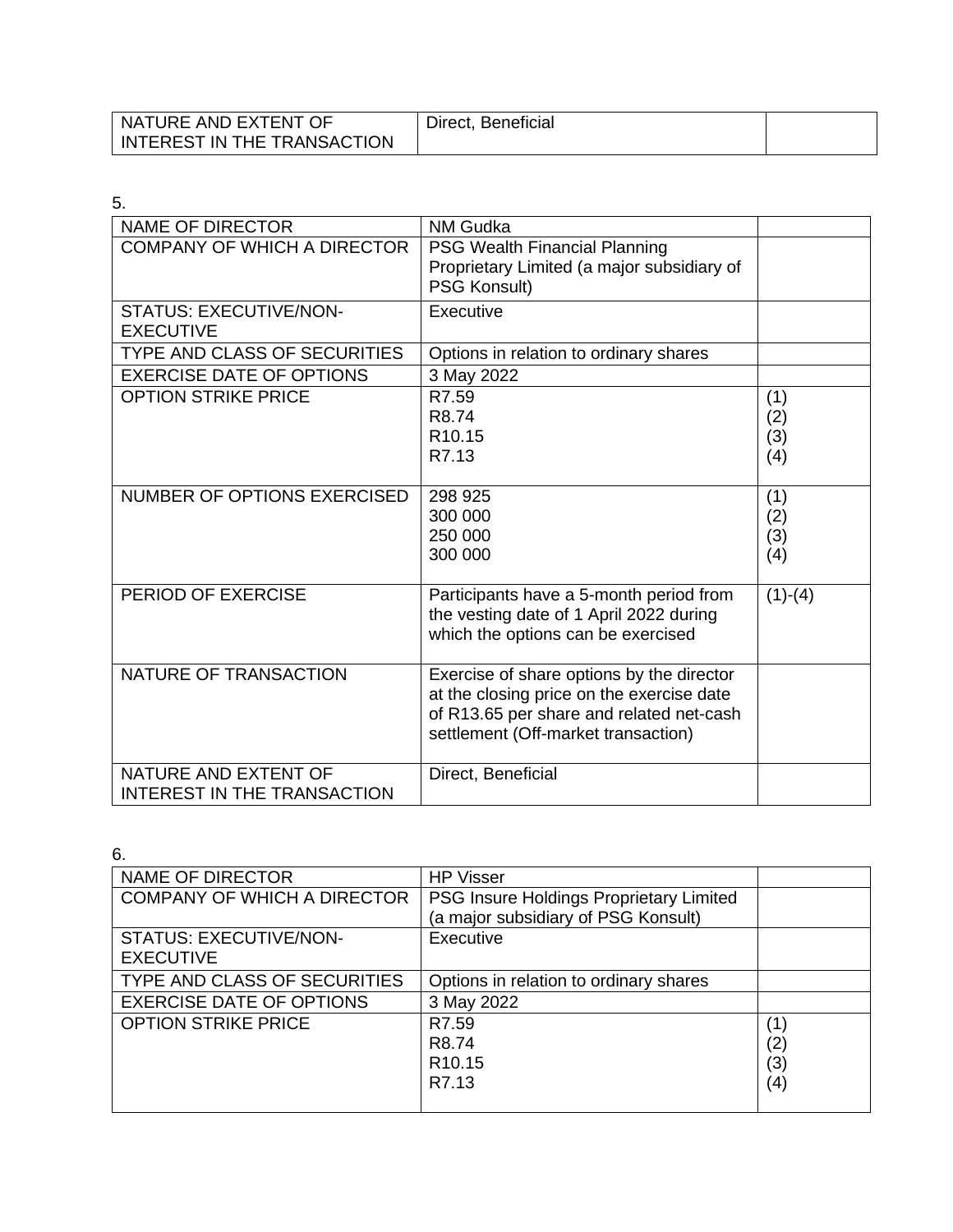| NUMBER OF OPTIONS EXERCISED                                | 225 000                                                                                                                                                                   | (1)       |
|------------------------------------------------------------|---------------------------------------------------------------------------------------------------------------------------------------------------------------------------|-----------|
|                                                            | 300 000                                                                                                                                                                   | (2)       |
|                                                            | 250 000                                                                                                                                                                   | (3)       |
|                                                            | 300 000                                                                                                                                                                   | (4)       |
| PERIOD OF EXERCISE                                         | Participants have a 5-month period from<br>the vesting date of 1 April 2022 during<br>which the options can be exercised                                                  | $(1)-(4)$ |
| NATURE OF TRANSACTION                                      | Exercise of share options by the director<br>at the closing price on the exercise date<br>of R13.65 per share and related net-cash<br>settlement (Off-market transaction) |           |
| NATURE AND EXTENT OF<br><b>INTEREST IN THE TRANSACTION</b> | Direct, Beneficial                                                                                                                                                        |           |

| . .                                               |                                           |             |
|---------------------------------------------------|-------------------------------------------|-------------|
| <b>NAME OF DIRECTOR</b>                           | P Redshaw                                 |             |
| <b>COMPANY OF WHICH A DIRECTOR</b>                | PSG Life Limited (a major subsidiary of   |             |
|                                                   | <b>PSG Konsult)</b>                       |             |
| <b>STATUS: EXECUTIVE/NON-</b><br><b>EXECUTIVE</b> | Executive                                 |             |
| TYPE AND CLASS OF SECURITIES                      | Options in relation to ordinary shares    |             |
| <b>EXERCISE DATE OF OPTIONS</b>                   | 3 May 2022                                |             |
| <b>OPTION STRIKE PRICE</b>                        | R <sub>10.15</sub>                        | (1)         |
|                                                   | R7.13                                     | (2)         |
|                                                   |                                           |             |
| NUMBER OF OPTIONS EXERCISED                       | 75 000                                    | (1)         |
|                                                   | 37 500                                    | (2)         |
|                                                   |                                           |             |
| PERIOD OF EXERCISE                                | Participants have a 5-month period from   | $(1) - (2)$ |
|                                                   | the vesting date of 1 April 2022 during   |             |
|                                                   | which the options can be exercised        |             |
| NATURE OF TRANSACTION                             | Exercise of share options by the director |             |
|                                                   | at the closing price on the exercise date |             |
|                                                   | of R13.65 per share and related net-cash  |             |
|                                                   | settlement (Off-market transaction)       |             |
|                                                   |                                           |             |
| NATURE AND EXTENT OF                              | Direct, Beneficial                        |             |
| <b>INTEREST IN THE TRANSACTION</b>                |                                           |             |